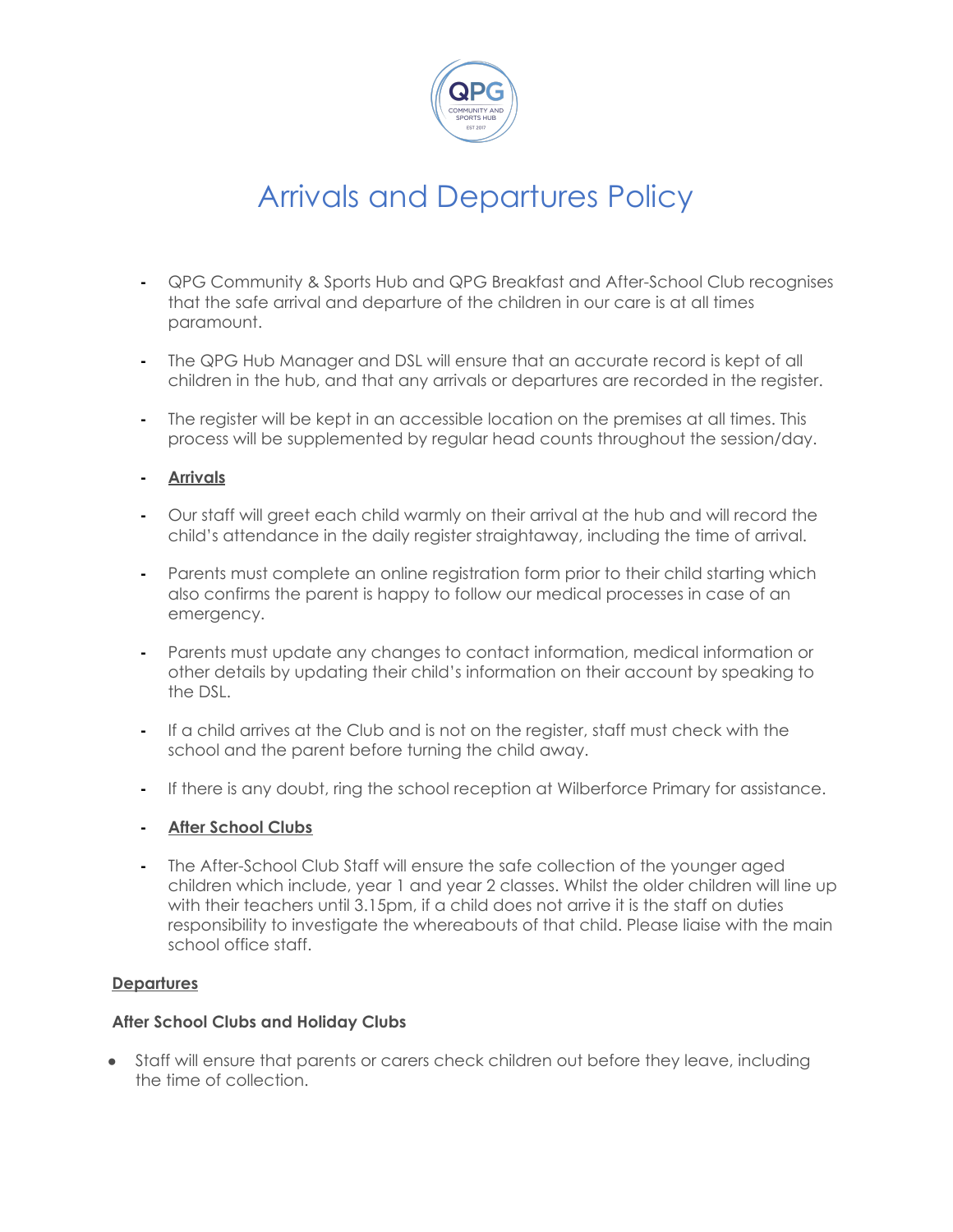

# Arrivals and Departures Policy

- Children arriving at the hub who are not on the register must be added as a late booking by hub staff, this is especially important for any later evening sessions.
- Children can only be collected by an adult over the age of 16 who has been authorised to collect them on booking system, if you are unsure speak to the DSL.
- If parents are in dispute, we cannot bar a parent who has parental responsibility from removing their child, unless we have seen and have a copy of a court order stating this.
- Parents or carers must amend their child's details on the booking system in advance if someone who is not usually listed is to collect their child. QPG Staff will contact the main parent or carer for confirmation if there are any concerns regarding departures. The child will be checked out to the parent and an incident form raised for signing on the parent's next visit.
- If any person collecting a child is not known to QPG staff they will be asked to provide photo identification. If this is not available then staff will ask 2 questions relating to the child taken from the registration form.
- The parent or carer must notify the hub if they will be late collecting their child. If QPG Hub not informed, the **Uncollected Children** policy will be followed.
- In all cases a late fee will be charged at £5 per 15 minutes or part thereof after the stated end of the session.
- No child will be allowed to leave the hub unaccompanied unless they are over the age of eight and the parent has consented on the booking system.
- If a parent or carer is perceived to be under the influence of alcohol or drugs, staff will do their utmost to prevent the child from leaving with them especially if they are travelling in a vehicle driven by them. Staff must report this to the designated safeguarding lead for the hub- Kerry Singh or the DDSL Mohamed Elbarkey.
- If necessary, the police will also be called.

## **Breakfast Clubs**

When it is time to leave the breakfast club and go into school typically the KS2 children will gather their belongings and make their own way to their classroom. KS1 children will be taken to their classroom by a member of the QPG Hub staff and handed over to their class teacher. If the club is based off the school site, the children will be walked to the school. For the 2020 – 2021 period all children will be walked to the main school gate.

### **Please note Breakfast club operates between 8.10 and 8.45am every Monday to Friday**